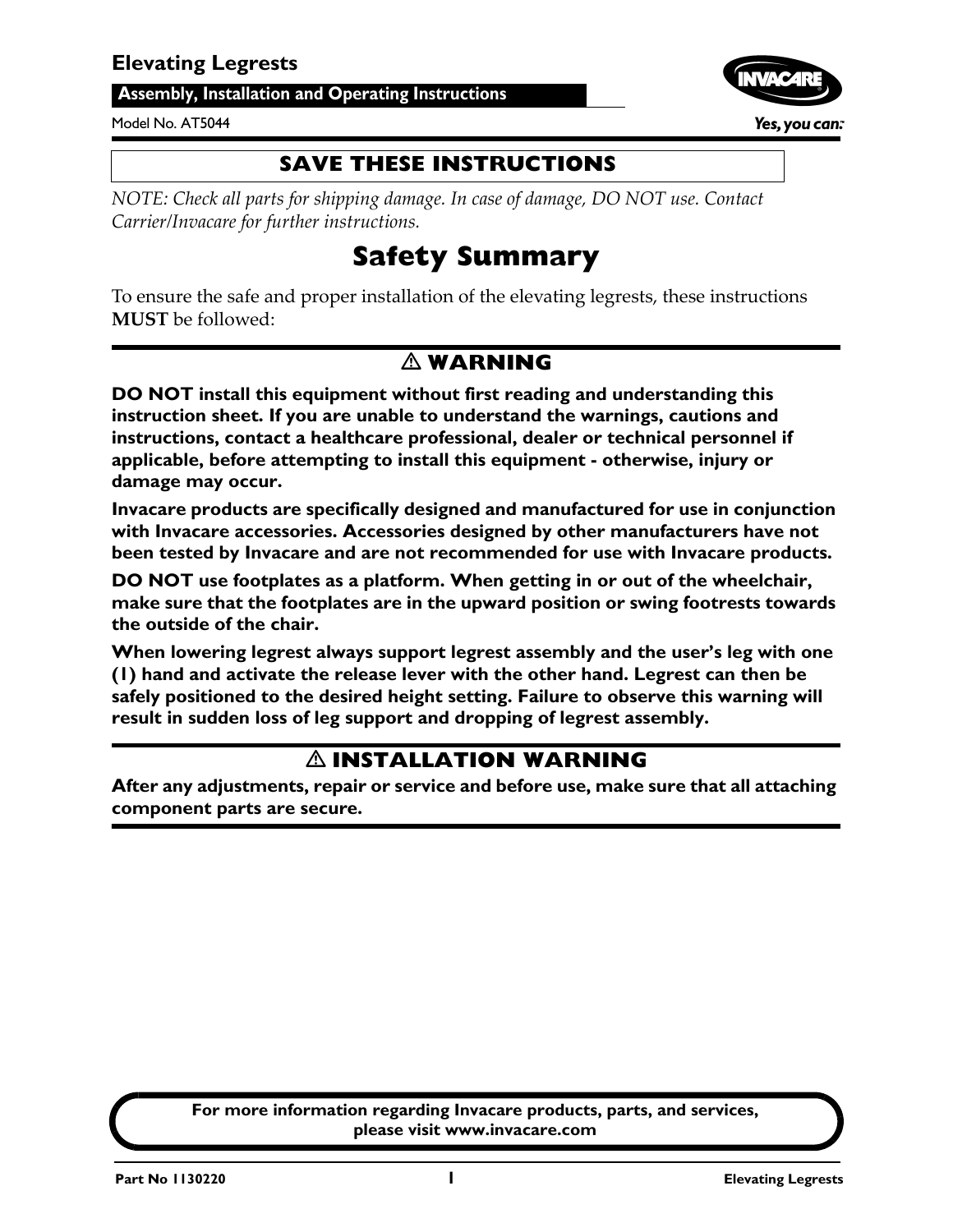# <span id="page-1-0"></span>**Installing/Removing Elevating Legrests**

*NOTE: For this procedure, refer to [FIGURE 1](#page-1-3).*

### **Installing**

- 1. Place elevating legrest on the outside of the wheelchair and insert mounting pin into the mounting tube.
- 2. Rotate elevating legrest toward the inside of the wheelchair until it locks in place.

*NOTE: The calfpad of the legrest will be on the inside of the wheelchair when locked in place.*

3. Repeat STEPS 1-3 for the other elevating legrest assembly.

### **Removing**

- 1. Push the legrest release handle inward while rotating the elevating legrest outward.
- 2. Lift the legrest assembly out of the mounting tube of the wheelchair frame.
- 3. Repeat STEPS 1-2 for opposite side, if necessary.



*NOTE: The mounting tube will be part of the seat frame or wheelchair front frame depending on wheelchair model.*

<span id="page-1-3"></span>**FIGURE 1** Installing/Removing Elevating [Legrests](#page-1-0)

# <span id="page-1-2"></span>**Raising/Lowering the Elevating Legrest**

*NOTE: For this procedure, refer to [FIGURE 2](#page-1-1).*

- 1. Perform one of the following:
	- Raising: Lift legrest assembly up to desired height.
	- Lowering: Lift elevating legrest assembly up with one (1) hand. While supporting the eleveting legrest assembly (and user's leg), pull release lever up with other hand and lower legrest assembly to desired height.



<span id="page-1-1"></span>**FIGURE 2** [Raising/Lowering the Elevating](#page-1-2)  [Legrest](#page-1-2)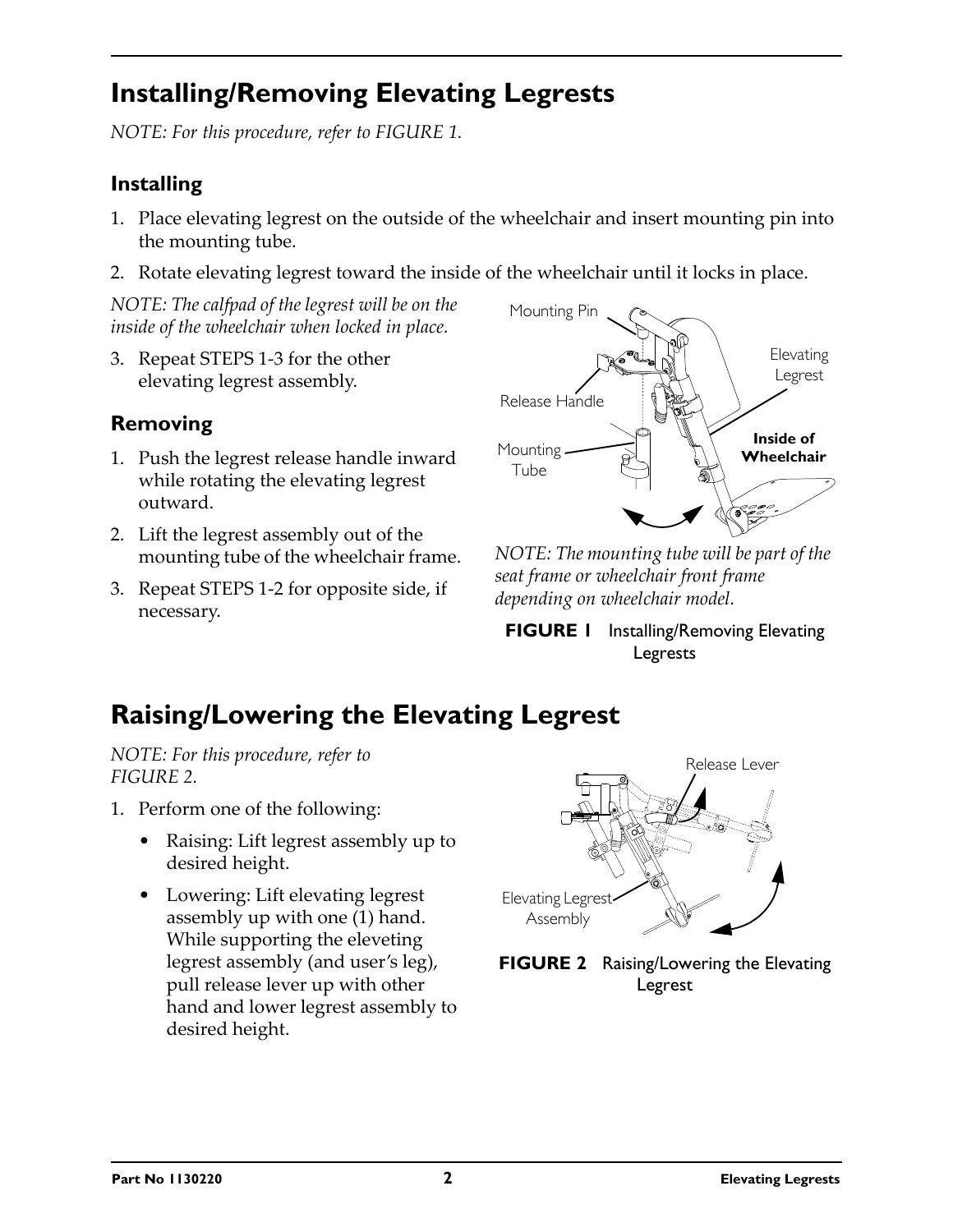# <span id="page-2-1"></span>**Adjusting Footplate Height and Calfpad Height/Depth**

*NOTE: For this procedure, refer to [FIGURE 3.](#page-2-0)*

### **Adjusting the Footplate Height**

- 1. Loosen locknut and washer securing the slide tube to the elevating legrest.
- 2. Reposition footplate to desired height securely tighten locknut and washer.
- 3. If necessary, repeat STEPS 1-2 to adjust remaining footplate height.

### **Adjusting Calfpad Height**

- 1. Loosen the mounting bolt and washer that secure the calfpad bracket to the elevating legrest assembly.
- 2. Slide the calfpad bracket up or down until the desired calfpad height is obtained.
- 3. Tighten the mounting bolt and washer securing the calfpad bracket to the elevating legrest assembly.
- 4. If necessary, repeat STEPS 1-3 to adjust remaining calfpad bracket.

### **Adjusting Calfpad Depth**

- 1. Remove the mounting screw, spacer and locknut that secure the calfpad to the calfpad bracket.
- 2. Insert mounting screw through one (1) of four (4) calfpad bracket mounting holes.
- 3. Using the mounting screw spacer and locknut, secure the calfpad to the calfpad bracket.
- 4. If necessary, repeat STEPS 1-3 to adjust remaining calfpad assembly.



<span id="page-2-0"></span>**FIGURE 3** [Adjusting Footplate Height and Calfpad Height/Depth](#page-2-1)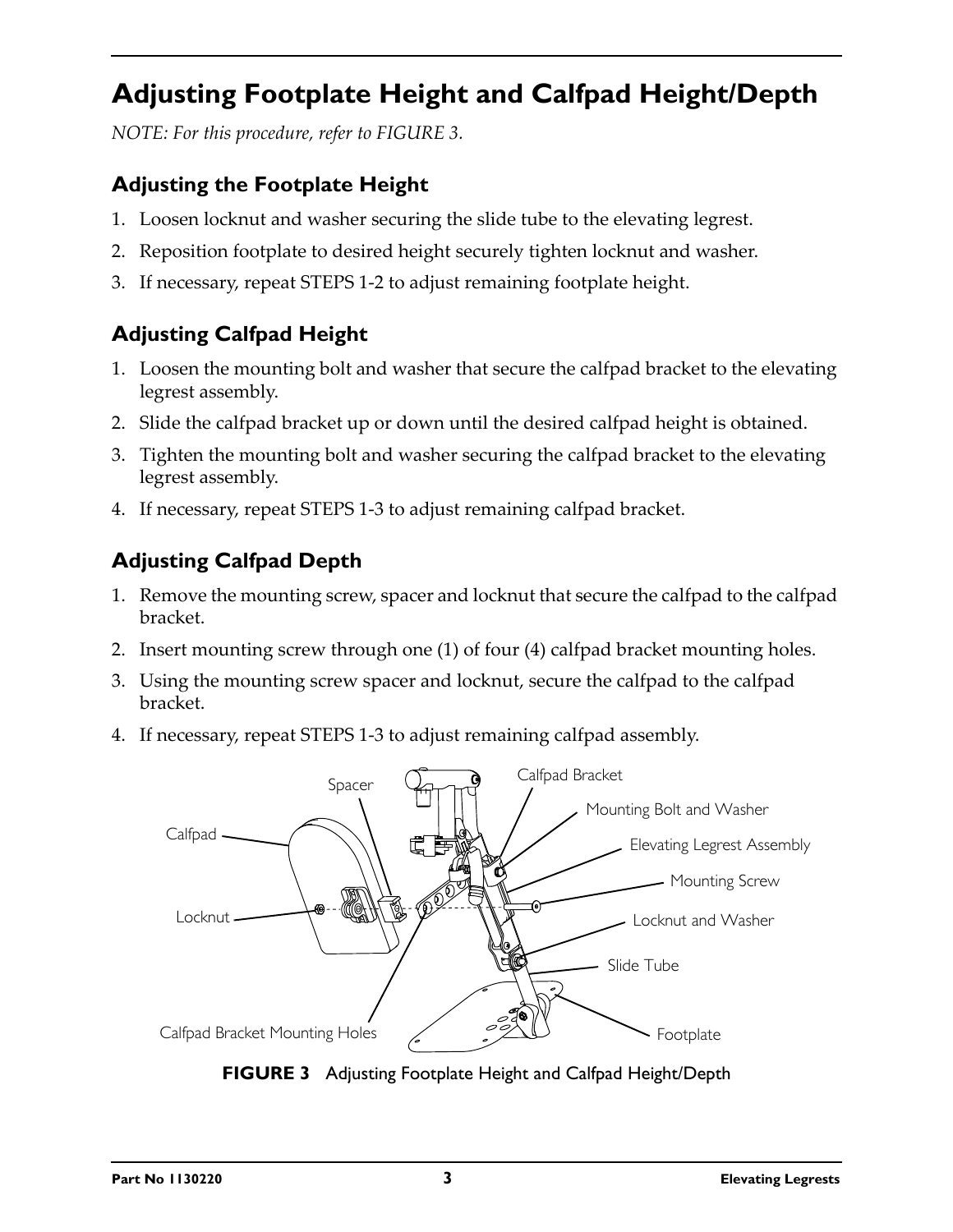# **LIMITED WARRANTY**

#### **PLEASE NOTE: THE WARRANTY BELOW HAS BEEN DRAFTED TO COMPLY WITH FEDERAL LAW APPLICABLE TO PRODUCTS MANUFACTURED AFTER JULY 4, 1975.**

**This warranty is extended only to the original purchaser/user of our products.**

**This warranty gives you specific legal rights and you may also have other legal rights which vary from state to state.**

**Invacare warrants its product to be free from defects in materials and workmanship for the lifetime of the product for the original purchaser. If within such warranty period any such product shall be proven to be defective, such product shall be repaired or replaced, at Invacare's option. This warranty does not include any labor or shipping charges incurred in replacement part installation or repair of any such product. Invacare's sole obligation and your exclusive remedy under this warranty shall be limited to such repair and/or replacement.**

**For warranty service, please contact the dealer from whom you purchased your Invacare product. In the event you do not receive satisfactory warranty service, please write directly to Invacare at the address on the back cover. Provide dealer's name, address, model number, and the date of purchase, indicate nature of the defect and, if the product is serialized, indicate the serial number.**

**Invacare Corporation will issue a return authorization. The defective unit or parts must be returned for warranty inspection using the serial number, when applicable, as identification within thirty (30) days of return authorization date. DO NOT return products to our factory without our prior consent. C.O.D. shipments will be refused; please prepay shipping charges.**

**LIMITATIONS AND EXCLUSIONS: THE WARRANTY SHALL NOT APPLY TO PROBLEMS ARISING FROM NORMAL WEAR OR FAILURE TO ADHERE TO THE ENCLOSED INSTRUCTIONS. IN ADDITION, THE FOREGOING WARRANTY SHALL NOT APPLY TO SERIAL NUMBERED PRODUCTS IF THE SERIAL NUMBER HAS BEEN REMOVED OR DEFACED; PRODUCTS SUBJECTED TO NEGLIGENCE, ACCIDENT, IMPROPER OPERATION, MAINTENANCE OR STORAGE; OR PRODUCTS MODIFIED WITHOUT INVACARE'S EXPRESS WRITTEN CONSENT INCLUDING, BUT NOT LIMITED TO: MODIFICATION THROUGH THE USE OF UNAUTHORIZED PARTS OR ATTACHMENTS: PRODUCTS DAMAGED BY REASON OF REPAIRS MADE TO ANY COMPONENT WITHOUT THE SPECIFIC CONSENT OF INVACARE; PRODUCTS DAMAGED BY CIRCUMSTANCES BEYOND INVACARE'S CONTROL; PRODUCTS REPAIRED BY ANYONE OTHER THAN AN AUTHORIZED INVACARE DEALER, SUCH EVALUATION SHALL BE SOLELY DETERMINED BY INVACARE.**

**THE FOREGOING EXPRESS WARRANTY IS EXCLUSIVE AND IN LIEU OF ALL OTHER EXPRESS WARRANTIES WHATSOEVER, WHETHER EXPRESS OR IMPLIED, INCLUDING THE IMPLIED WARRANTIES OF MERCHANTABILITY AND FITNESS FOR A PARTICULAR PURPOSE AND THE SOLE REMEDY FOR VIOLATIONS OF ANY WARRANTY WHATSOEVER, SHALL BE LIMITED TO REPAIR OR REPLACEMENT OF THE DEFECTIVE PRODUCT PURSUANT TO THE TERMS CONTAINED HEREIN. THE APPLICATION OF ANY IMPLIED WARRANTY WHATSOEVER SHALL NOT EXTEND BEYOND THE DURATION OF THE EXPRESS WARRANTY PROVIDED HEREIN. INVACARE SHALL NOT BE LIABLE FOR ANY CONSEQUENTIAL OR INCIDENTAL DAMAGES WHATSOEVER.**

**THIS WARRANTY SHALL BE EXTENDED TO COMPLY WITH STATE/PROVINCIAL LAWS AND REQUIREMENTS.**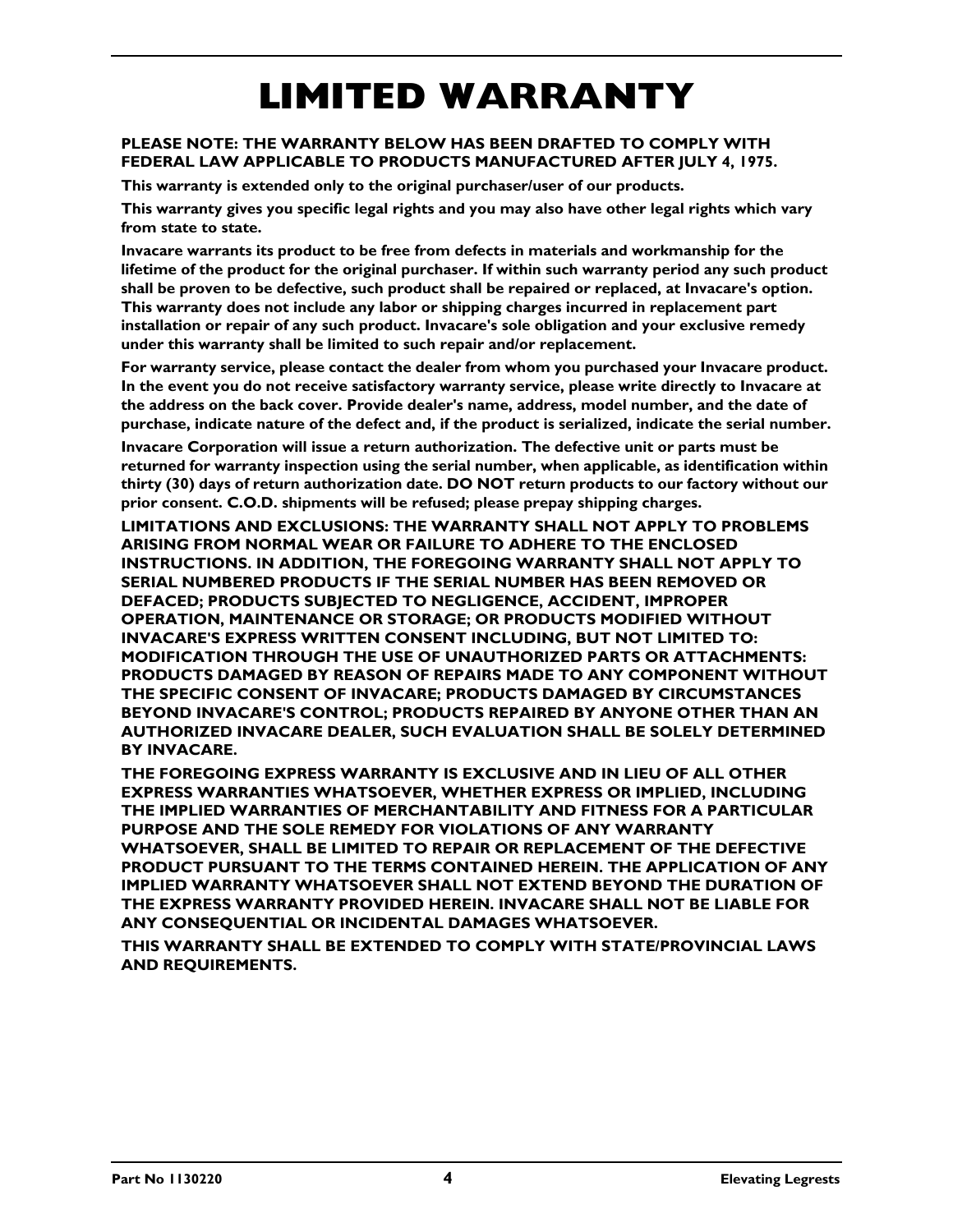<span id="page-4-0"></span>**Instructions de montage, d'installation et d'utilisation**

#### Modèle AT5044

#### **CONSERVER CES INSTRUCTIONS**

*REMARQUE : S'assurer qu'aucune pièce n'a été endommagée en cours d'expédition. NE PAS utiliser un composant endommagé. Communiquer avec le transporteur ou Invacare pour obtenir d'autres instructions.*

# **Résumé des mesures de sécurité**

Pour s'assurer d'installer les repose-jambes élévateurs correctement et en toute sécurité, il **FAUT** suivre les instructions ci-dessous :

### - **MISE EN GARDE**

**NE PAS installer ce matériel sans d'abord lire et comprendre la présente feuille d'instructions. Si l'utilisateur ne comprend pas les mises en garde, avertissements ou directives, communiquer avec un professionnel de la santé, un distributeur ou un technicien qualifié avant d'installer ce matériel, sinon des blessures ou des dommages pourraient s'ensuivre.**

**Les produits Invacare sont conçus et fabriqués expressément pour être utilisés avec les accessoires Invacare. Les accessoires conçus par d'autres fabricants n'ont pas été testés par Invacare et il n'est pas recommandé de les utiliser avec des produits Invacare.**

**NE PAS utiliser les plaques des pieds comme plate-forme. Avant de s'asseoir dans le fauteuil ou de le quitter, s'assurer que les plaques des pieds sont relevées ou basculer les repose-pieds vers l'extérieur du fauteuil.**

**Lors de la descente des repose-jambes, soutenir l'ensemble du repose-jambe et la jambe de l'utilisateur d'une (1) main, puis activer le levier de dégagement de l'autre main. Le repose-jambe peut être placé en toute sécurité au réglage de hauteur voulu. Le non-respect de cet avertissement cause le dégagement soudain du soutien de la jambe et la chute de l'ensemble du repose-jambe.**

#### $\Delta$  AVERTISSEMENTS AU SUJET DE L'INSTALLATION

**Après tout réglage, toute réparation ou toute tâche d'entretien, et avant d'utiliser le fauteuil, s'assurer que toutes les pièces de fixation sont bien serrées.**

> **Pour de plus amples renseignements sur les produits, les pièces et les services d'Invacare, visitez le site Web www.invacare.com.**

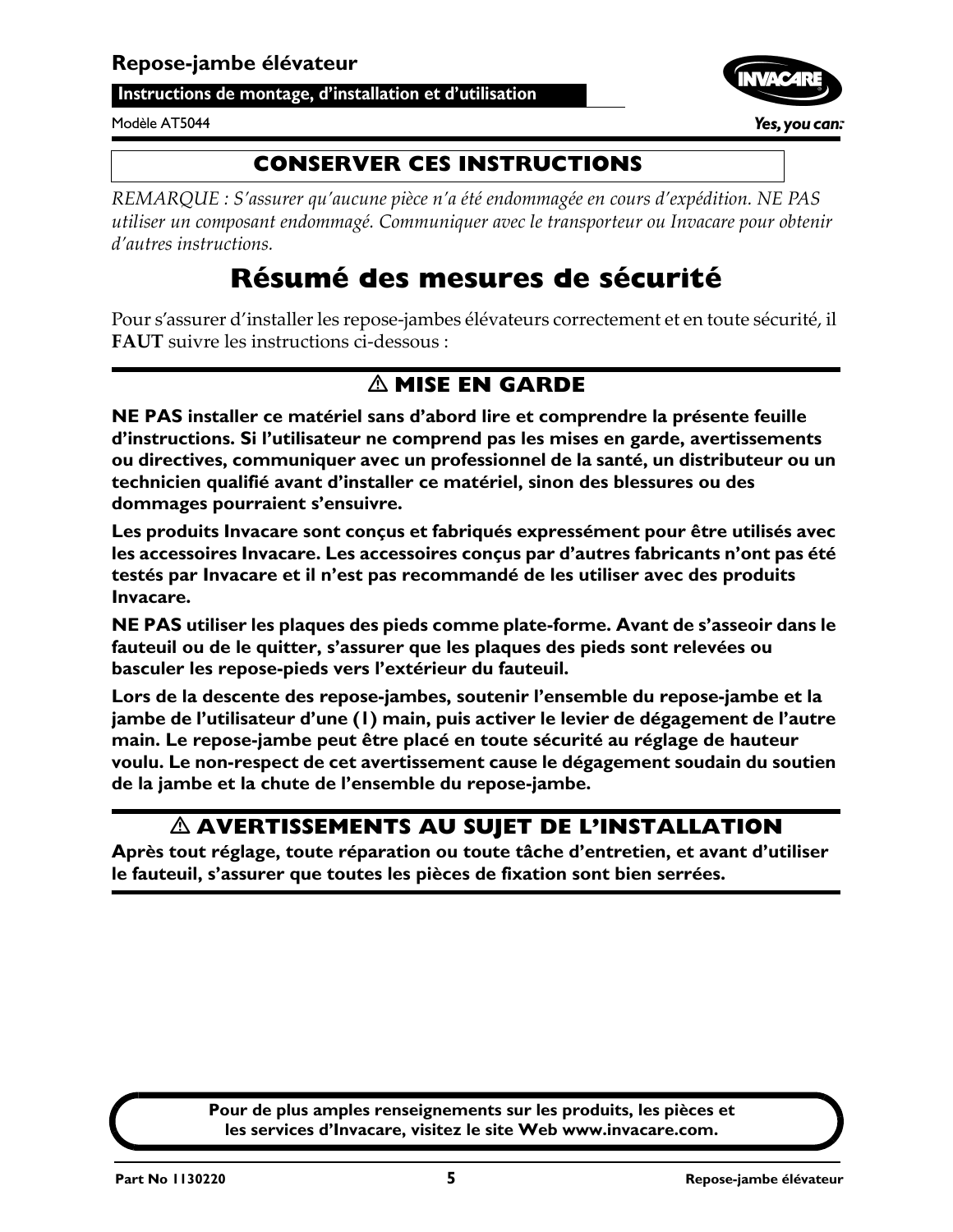# <span id="page-5-1"></span>**Pose et dépose des repose-jambes élévateurs**

*REMARQUE : Pour cette procédure, se reporter à la [FIGURE 1](#page-5-0).*

#### **Pose**

- 1. Placer le repose-jambe élévateur sur l'extérieur du fauteuil roulant et insérer la goupille de montage dans le tube de montage.
- 2. Tourner le repose-jambe élévateur vers l'intérieur du fauteuil jusqu'à ce qu'il se verrouille en place.

*REMARQUE : Le repose-mollet du reposejambe se trouve à l'intérieur du fauteuil lorsqu'il est verrouillé en place.*

3. Répéter les ÉTAPES 1 à 3 pour l'autre ensemble du repose-jambe élévateur.

#### **Dépose**

- 1. Pousser le levier de dégagement du repose-jambe en tournant le repose-jambe vers l'extérieur.
- 2. Lever l'ensemble du repose-jambe hors du tube de montage du cadre du fauteuil roulant.
- 3. Répéter les ÉTAPES 1 et 2 du côté opposé au besoin.



*REMARQUE : Le tube de montage fait partie du cadre du siège ou du cadre avant du fauteuil roulant en fonction du modèle de fauteuil roulant.*

<span id="page-5-0"></span>**FIGURE 1** [Pose et dépose des](#page-5-1)  [repose-jambes élévateurs](#page-5-1)

# <span id="page-5-3"></span>**Montée et descente des repose-jambes élévateurs**

*REMARQUE : Pour cette procédure, se reporter à la [FIGURE 2](#page-5-2).*

- 1. Exécuter une des manœuvres suivantes :
	- Montée : Lever l'ensemble du reposejambe élévateur à la hauteur voulue.
	- Descente : Lever l'ensemble du repose-jambe élévateur d'une (1) main. En soutenant l'ensemble du repose-jambe élévateur (et la jambe de l'utilisateur), tirer le levier de dégagement de l'autre main et abaisser l'ensemble du repose-jambe élévateur à la hauteur voulue.



<span id="page-5-2"></span>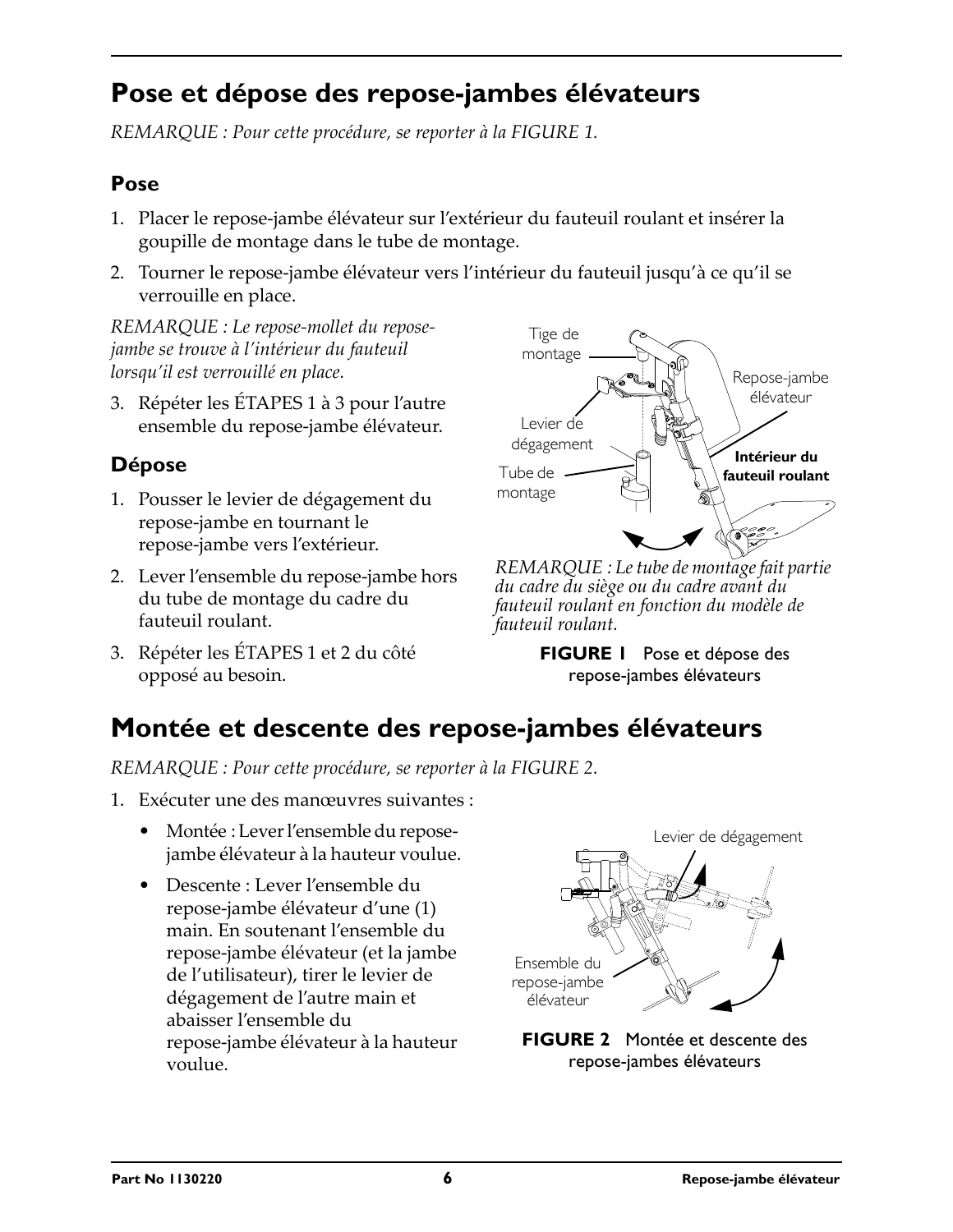### **Réglage de la position du repose-pied et du repose-mollet**

*REMARQUE : Pour cette procédure, se reporter à la [FIGURE 3](#page-6-0).*

#### **Réglage de la hauteur du repose-pied**

- 1. Desserrer l'écrou de blocage et la rondelle qui fixent le tube coulissant au repose-jambe élévateur.
- 2. Replacer le repose-pied à la hauteur voulue et serrer fermement l'écrou de blocage et la rondelle.
- 3. Au besoin, répéter les ÉTAPES 1 et 2 pour régler la hauteur du repose-pied.

#### **Réglage de la hauteur du repose-mollet**

- 1. Desserrer le boulon de montage et la rondelle qui fixent le support du repose-mollet à l'ensemble du repose-jambe élévateur.
- 2. Glisser le repose-mollet vers le haut et le bas jusqu'à la hauteur voulue.
- 3. Serrer le boulon de montage et la rondelle qui fixent le support du repose-mollet à l'ensemble du repose-jambe élévateur.
- 4. Au besoin, répéter les ÉTAPES 1 à 3 pour régler l'autre support de repose-mollet.

#### **Réglage de la profondeur du repose-mollet**

- 1. Retirer la vis de montage, la bague d'espacement et l'écrou de blocage qui fixent le repose-mollet au support du repose-mollet.
- 2. Insérer la vis de montage dans un (1) des quatre (4) orifices de montage du support du repose-mollet.
- 3. Au moyen de vis de montage, de la bague d'espacement et de l'écrou de blocage, fixer le repose-mollet au support du repose-mollet.
- 4. Au besoin, répéter les ÉTAPES 1 à 3 pour régler l'autre ensemble du repose-mollet.

<span id="page-6-0"></span>

**FIGURE 3** Réglage de l'ensemble du repose-jambe élévateur et du repose-mollet